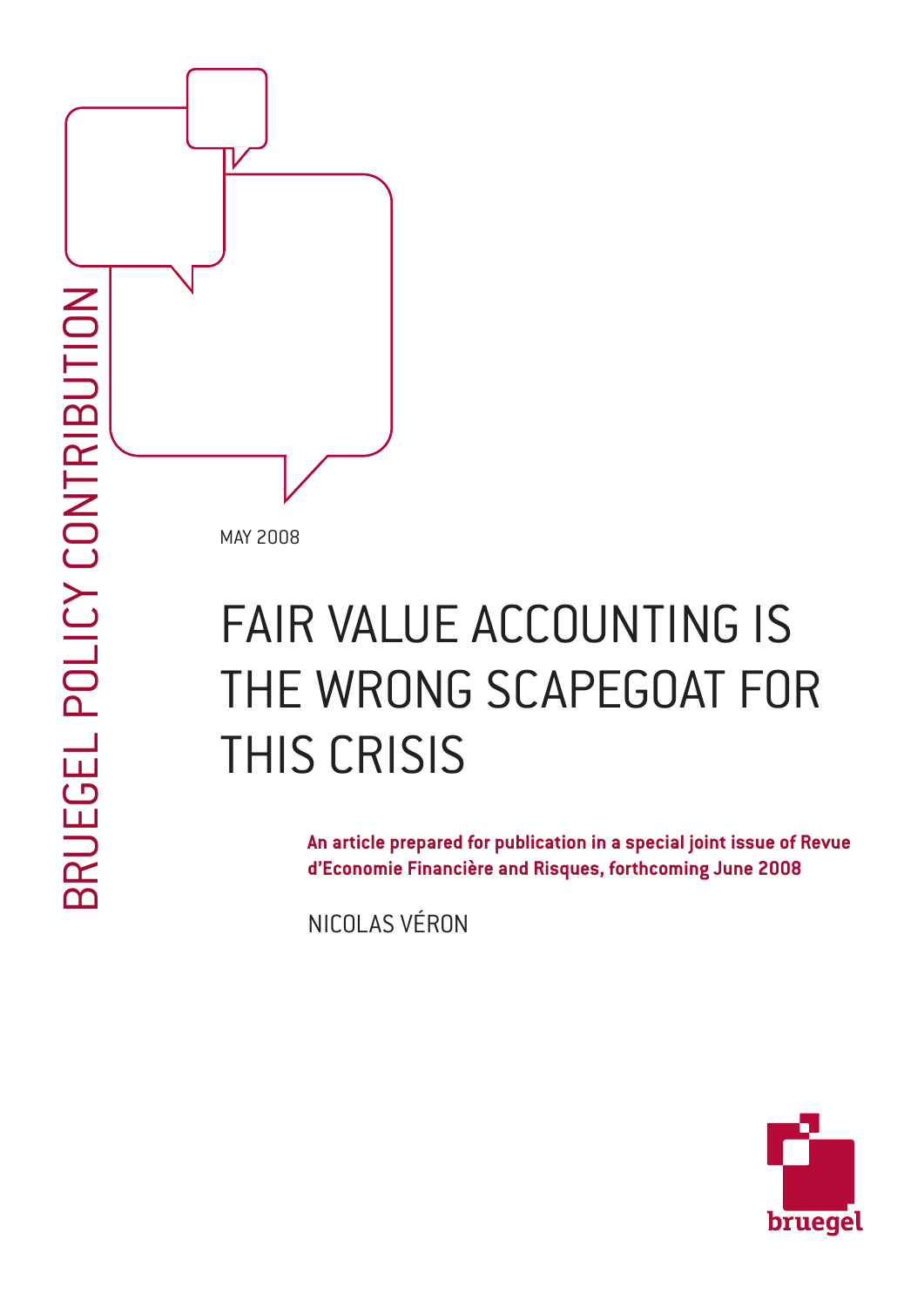**Fair Value Accounting Is the Wrong Scapegoat for This Crisis** 

Nicolas Véron

May 2008

*An initial version of this text was prepared in French for publication in a special joint issue of*  Revue d'Economie Financière *and* Risques*, forthcoming June 2008.* 

The ongoing financial crisis has spurred much finger-pointing at fair value accounting for financial instruments, as set out in both leading sets of accounting standards used by listed companies around the world, namely US Generally Accepted Accounting Principles (US GAAP) and International Financial Reporting Standards (IFRS). Prominent financial leaders such as Martin Sullivan, CEO of AIG, and Henri de Castries, CEO of AXA, have singled out fair value and the related wide use of mark-to-market accounting as a major factor in the crisis<sup>1</sup>. Echoing these views, European Commissioner Charlie McCreevy expressed his concern on 1 April this year about the 'impact of mark to market valuation when markets generally become illiquid and irrational<sup>2</sup>.

On closer inspection, there is not just one criticism of fair value accounting, but two, centering respectively on illiquidity and procyclicality. The illiquidity criticism focuses on complex products resulting from securitisation of assets such as mortgage loans, which are at the core of the current financial crisis. Both IFRS and US GAAP define the fair value of financial instruments under a three-level framework: it is set as the observable market price of the instrument, or (absent the former) the observable market price of a similar item, or (if none of the previous two can be found) the result of a financial valuation model. The illiquidity criticism notes that market conditions of many complex financial instruments since last August are marked by an imbalance between supply and demand, which means that market prices are rendered abnormal by the evaporation of liquidity and may bear no relation to underlying value defined as the potential to generate future cash flows. Indications of price for instruments that may be considered 'similar' for accounting purposes (the second level in the fair value definition), such as the ABX indices published by the financial information firm Markit, have considerably dropped in value since August 2007, and trading volumes on the indices are themselves limited. Thus, the argument goes, fair value obliges banks to record a drop in value unjustified by economic fundamentals, with a corresponding reduction in shareholders' equity. To maintain their solvency ratios, they are then forced either to raise new capital under depressed valuation conditions to the detriment of existing shareholders, or to reduce lending with the risk of a depressive effect on the economy as a whole<sup>3</sup>.

The procyclicality criticism is much broader in scope. According to it, the very idea that market prices when observable provide the best possible indication of value is flawed, because it boosts the apparent robustness of banks' balance sheets at the top of the cycle and reduces it by the same measure at the bottom. The champions of this arguments frequently refer to economic research which has shown for decades that markets are often imperfect, even in normal times and all the more so in periods of speculative bubbles or of collective

<sup>&</sup>lt;sup>1</sup> See Jennifer Hughes and Gillian Tett, 'An unforgiving eye: Bankers cry foul over fair value accounting', *Financial Times*, 14 March 2008.

<sup>&</sup>lt;sup>2</sup> Charlie McCreevy, testimony before the Economic and Monetary Affairs Committee of the European Parliament, 1 April 2008.

<sup>&</sup>lt;sup>3</sup> See for example Paul De Grauwe, 'Act now to stop the markets' vicious circle', *Financial Times*, 20 March 2008.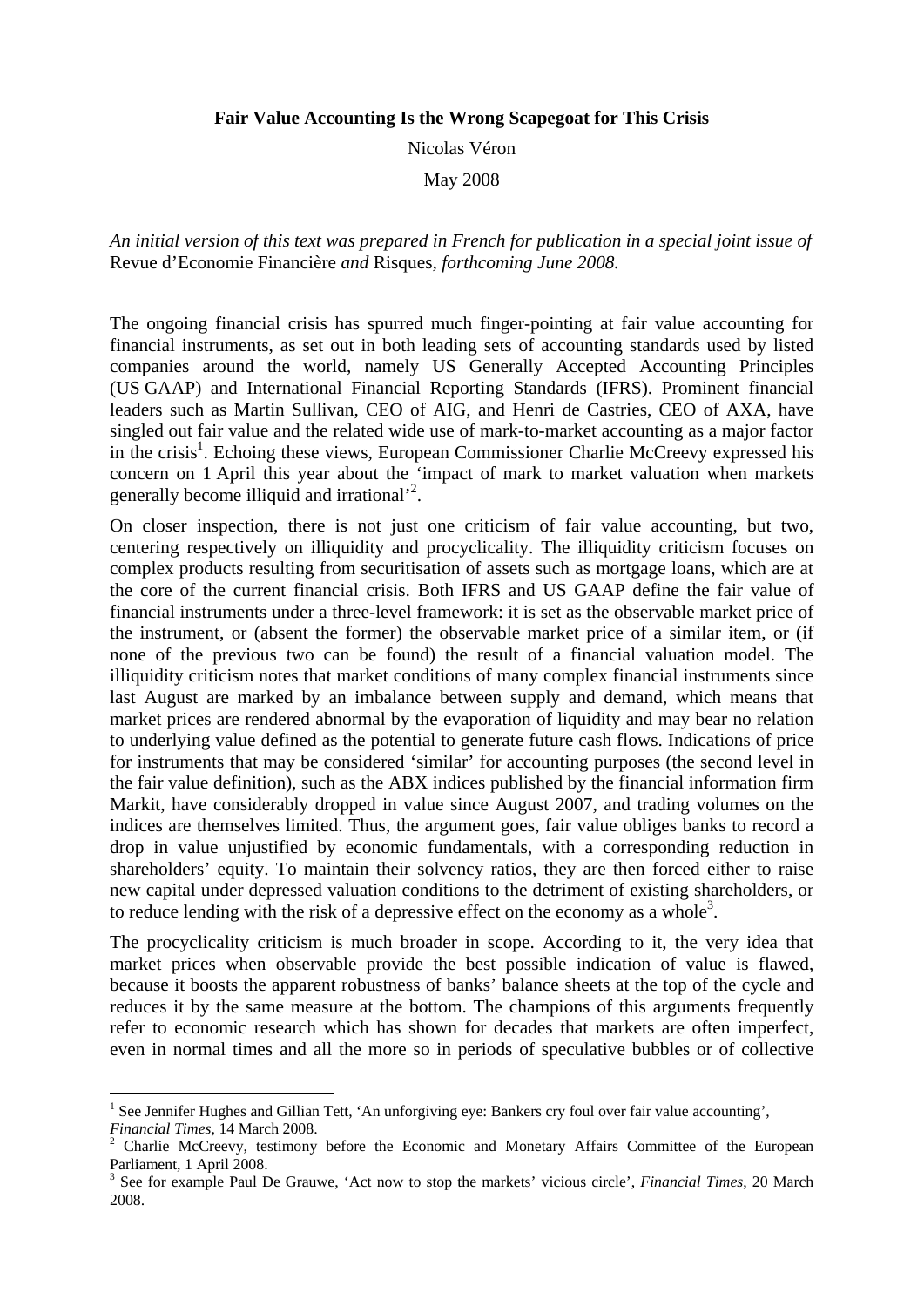panic, especially because of information asymmetries and differences among market participants in terms of beliefs and behaviour. By granting too much relevance to markets, accounting standards would thus be culprits of accentuating both booms and busts. This criticism questions fair value accounting not only when applied to illiquid securities, but also in much more general terms as the guiding principle for accounting recognition of a broad range of financial instruments<sup>4</sup>.

The difficulties to which these criticisms refer are real enough. But the policy conclusion they draw, namely that current standards should be temporarily or permanently amended in order to restrict the scope of fair value accounting, remains unconvincing, for at least three reasons. It does not provide any credible alternatives to the standards currently in force. It disregards the negative impact which would result from the loss of data presently supplied by financial reporting in compliance with these standards. And it unhelpfully muddies the distinction between accounting and prudential concerns, which correspond to different objectives and should be more carefully distinguished.

Critics are at a loss to accompany their arguments with credible counter-proposals. While it is straightforward to pinpoint the faults inherent in fair value accounting, it is less easy to identify an alternative method which would better fulfill the features of relevance, reliability, comparability and understandability which a broad consensus, as well as formal statements of principles, assigns to financial accounting standards<sup>5</sup>. Reference to historical prices, which is sometimes mentioned in this debate, would provide less comparable and much less relevant information, and is clearly rejected by users of financial information, prominent among them financial investors. Reference to notional prices set by public authorities, which was the guiding accounting principle of the collectivised economies of pre-*perestroïka* Soviet Union and of pre-Deng-Xiaoping China, enjoy even lower credibility, at least among most economists and capital market participants. When there is a liquid and deep market, the idea that accounting entries could be consistently pegged above market prices runs contrary to prudence and does not brook scrutiny for long.

Illiquid financial instruments pose a trickier challenge, but even there, the idea of reducing the scope of fair value has not generated credible alternatives to current accounting standards, which themselves are hybrid in essence (many assets are outside the scope of fair value) and the fruit of decades of trials and errors. One option sometimes proposed is to replace the reference to 'similar' instruments, central to the present difficulties surrounding securitisation products, by an internal valuation model, or 'mark-to-model' (under fair value accounting, marking to model is allowed only when no market prices can be observed for similar instruments). Models are already widely used<sup>6</sup>, and they may aid transparency if backed up by detailed information about underlying instruments and assumptions. But they also generally provide management with considerable scope for determining the key parameters, such as the discount rate and future financial flows, and thus influencing the value the model may assign to a given instrument. Thus, the vast majority of investors see models as a solution of last resort, and tend to prefer market price references when such references exist. As Warren Buffett remarked as long as five years ago in a quip that has often been quoted since, 'in

<sup>4</sup> See for example Yves de Kerdrel, 'Les marches contre la démocratie' (Markets against Democracy), *Le Figaro*, 18 March 2008.

<sup>&</sup>lt;sup>5</sup> These features are themselves not always mutually reinforcing, and the respective priorities assigned to them in accounting standards depends on the political economy in which standard-setting takes place. For a more indepth analysis, see Nicolas Véron, Matthieu Autret and Alfred Galichon, *Smoke & Mirrors, Inc.: Accounting for Capitalism*, Cornell University Press, 2006.

<sup>&</sup>lt;sup>6</sup> Goldman Sachs, for example, had \$96.4bn of assets marked to model ('level 3 assets' in US GAAP jargon) on its balance sheet as of end-February 2008. Yalman Onaran, 'Goldman Sachs Level 3 Assets Jump, Exceeding Rivals'', *Bloomberg wire service*, 8 April 2008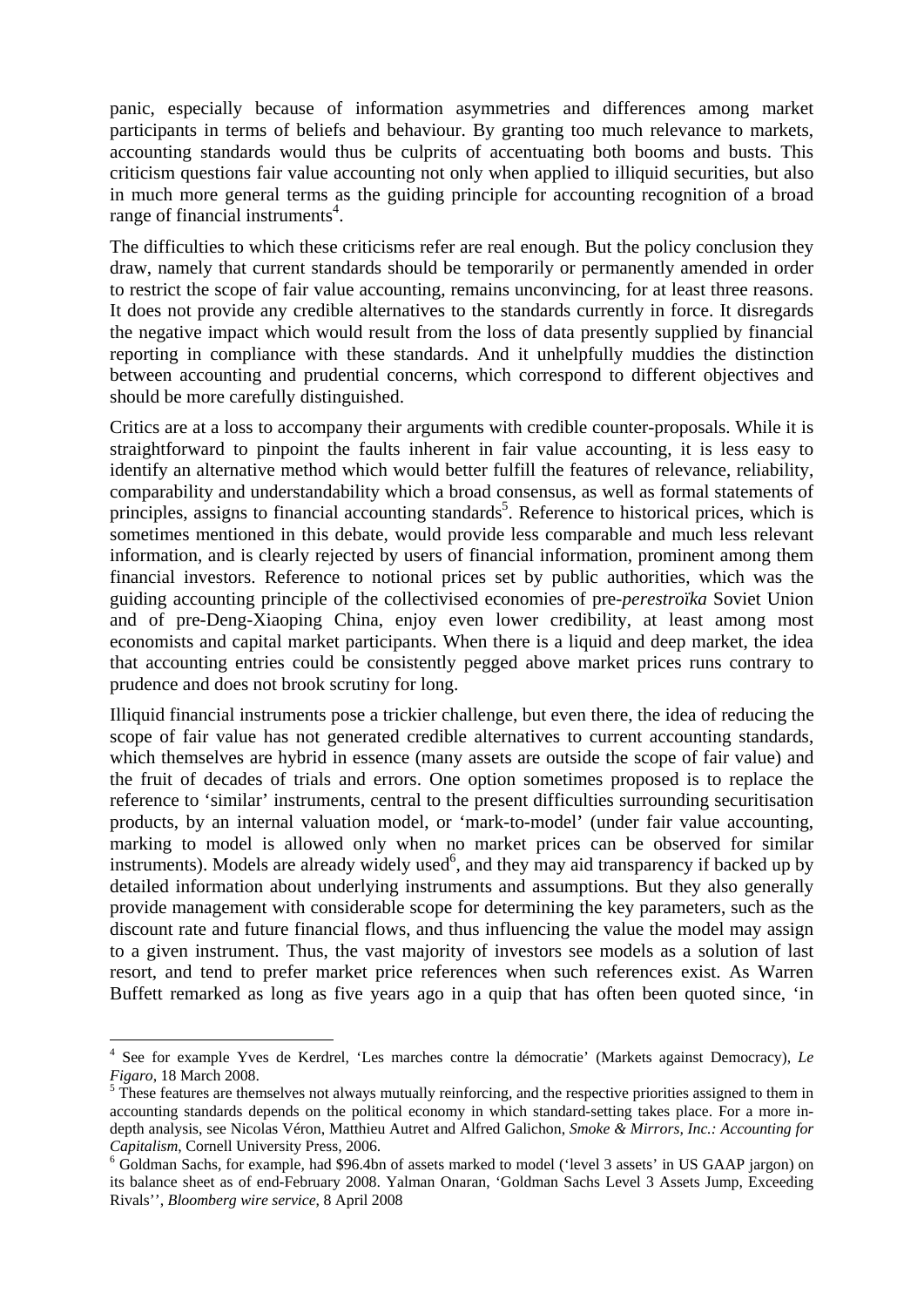extreme cases, mark-to-model degenerates into what I would call mark-to-myth<sup>-7</sup>. For investors, reference to an actual market transaction, even an imperfect one, is preferable in principle to an internal model elaborated by the issuer.

Other proposals have been tabled to cushion the accounting shock resulting from the market turmoil for financial firms, but none win the day. In a comment piece published on 3 April 2008 in the *Financial Times*, three members of the Technical Expert Group of the European Financial Reporting Advisory Group (EFRAG<sup>8</sup>), all employees or former employees of large listed companies (Bear Stearns, BP and Siemens respectively), proposed a mechanism for smoothing market prices over a period of six months to one year to serve as a yardstick for writing down financial assets<sup>9</sup>. But this proposal, which would dampen the information content of financial statements by making them less responsive to market movements, would not necessarily help to achieve the objective sought by its authors. In the specific case which has focused debate, the use of the ABX indices as a price reference for mortgage-backed securities, it would arguably not have significantly improved the lot of banks. As of late April 2008, and in spite of a recent rebound, the value of these indices has remained depressed for more than six months, and an average over this period would still produce an 'artificially low' value compared with what critics of fair value deem 'economic fundamentals'<sup>10</sup>.

While the alternatives to fair value do not throw up any obvious answers to the immediate needs, they do on the other hand have a potentially harmful feature in common. These proposals reduce the information available to investors and other users of financial information, and in many cases provide firms with tools to 'manage earnings' and to skew reporting in a way which fair value accounting, even hit by the drying up of liquidity, does not permit or at least not to the same degree. Thus, if such proposals were to be adopted, they would most likely entail a higher risk premium for shares generally, and weaker market performance. This effect was observed in spectacular fashion in 1990s Japan, when the ministry of finance allowed banks to avoid depreciating assets whose value had been reduced as a result of market depression. The upshot was an across-the-board loss of confidence in banks' financial reporting, which most observers today think helped to exacerbate the financial crisis rather than attenuate it.

Moreover, the fear associated with a possible overprovisioning of losses due to fair value accounting under unusual market conditions is at best only marginally based on empirical observation of market behaviour. Over the last few months, markets have on occasions shown remarkable resilience to the announcement of sometimes spectacular accounting losses on the part of banks. In a particularly noteworthy case, the disclosure by UBS of a \$19 billion writedown in the first quarter of 2008, on 1 April, led to an upsurge of around 15% in the share price compared with the closing price of the previous day, which was maintained over subsequent trading days. By contrast, episodes where the market abruptly lost confidence in a financial firm, for example in Bear Stearns on 13 and 14 March 2008, were not associated with new accounting disclosures but with more fundamental fears about intrinsic liquidity and solvency. In other words, markets do not appear to be blinded by 'artificial' features of accounting data. The problems encountered are real and relate to dysfunction of the market itself, rather than to the way in which the market is reported through accounting.

<u>.</u>

<sup>&</sup>lt;sup>7</sup> Warren Buffett, *Letter to shareholders*, included in the annual report of Berkshire Hathaway Inc. for 2003.

EFRAG is a private organisation consulted by the European Commission before taking its decisions on the adoption of the IFRS accounting standards.

<sup>&</sup>lt;sup>9</sup> Carsten Zielke, Michael Starkie and Thomas Seeberg, 'Reporting move could break the writedown spiral', *Financial Times*, 3 April 2008<br><sup>10</sup> The chairmen of EFRAG and of its Technical Expert Group publicly distanced themselves from the three

experts' proposal: Göran Tidström and Stig Enevoldsen, 'No view formed on the credit crunch', *Financial Times*, 14 April 2008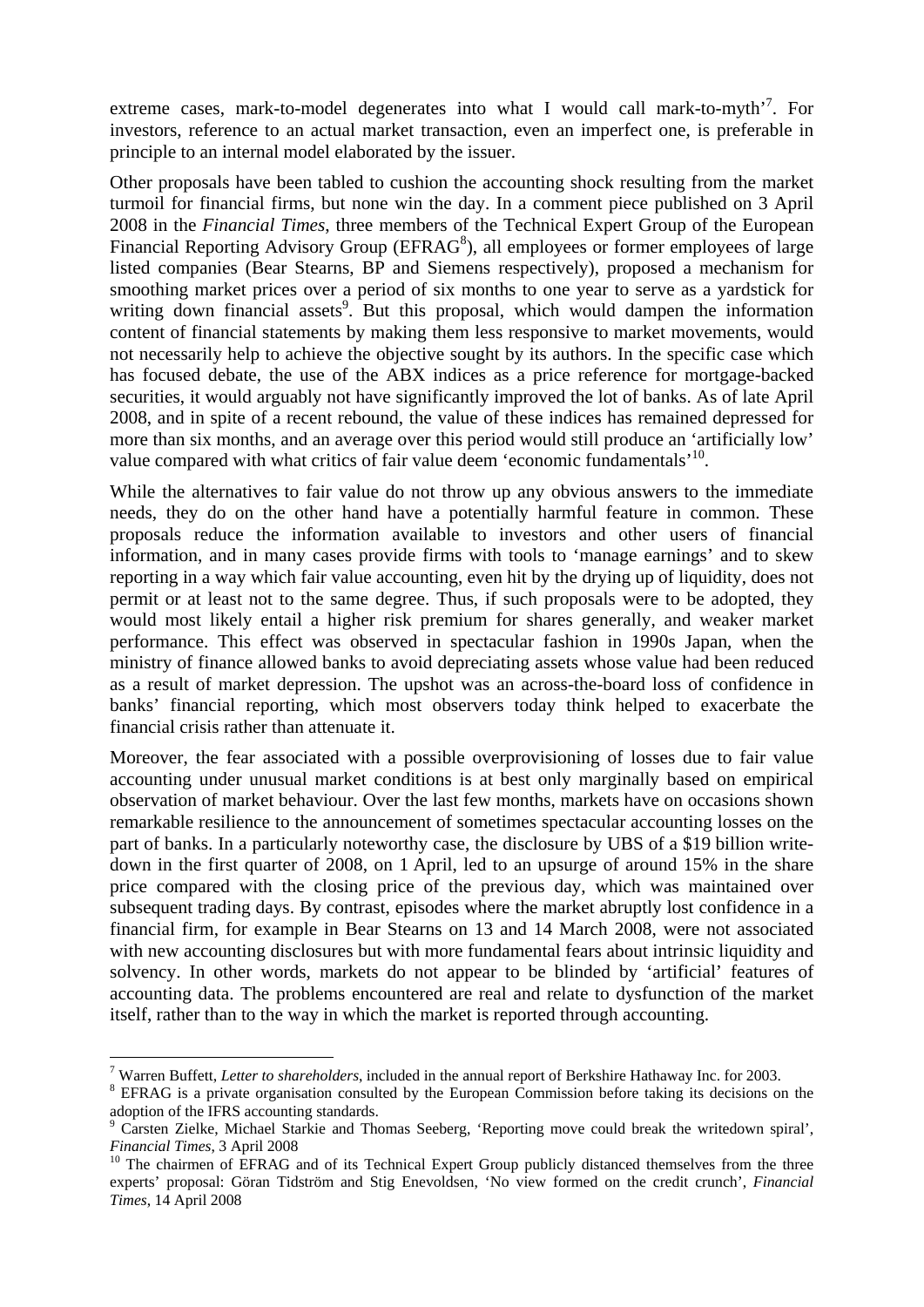At the end of the day, fair value accounting as currently prescribed by IFRS and US GAAP standards can be described in analogy with Churchill's portrayal of democracy, as the worst system with the exception of all others<sup>11</sup>. Reference to 'similar items' such as the ABX indices is far from ideal in present circumstances, but this does not warrant a change in the standards, as no alternative standard would convincingly lead to better accounting in the current troubled market environment. However, this does not imply that the standards, whether IFRS or US GAAP, are perfect. They will certainly be subject to amendment in the years to come, as the chairman of the International Accounting Standards Board (the IFRS standards-setter) has himself recently suggested<sup>12</sup>. But the scope allotted to fair value and mark-to-market accounting does not seem excessive in light of the characteristics of financial markets in the developed world, and of lessons drawn from past crises. Restricting this scope would not cure the current ills of markets. On the contrary, it would risk making them worse, by reducing the level of confidence which investors and observers have in financial services companies' published accounts.

Other changes are needed in order to meet the challenges thrown up by the current crisis, which indeed is to a significant extent a crisis of financial information. First, deficiencies of measurement under current market conditions must be corrected as far as possible by the provision of appropriate information in disclosure notes to the accounts. This would allow users to put the financial statements into perspective, in particular when they are shaped by scrambled market signals. In March 2008 the US Securities and Exchange Commission (SEC) clarified and reinforced these information requirements in a letter to all issuers of shares listed in the  $US<sup>13</sup>$ . Comparable recommendations were drawn up by the Financial Stability Forum (FSF) in its report tabled to G7 finance ministers in April  $2008<sup>14</sup>$ . The requirements of the IFRS standards on this aspect will probably be bolstered in the future, notwithstanding the progress already accomplished by the entry into force in 2007 of the IFRS 7 standard on disclosures about financial instruments.

Beyond the standards themselves, how they are applied is a key issue, whose importance is often underestimated in Europe. The quality and international consistency of IFRS implementation and enforcement is vital to financial stability, as the Banking supervision committee of the Eurosystem had stressed before the crisis began<sup>15</sup>. From this standpoint, the present situation in the European Union is a legitimate cause for concern, as was vividly illustrated by a controversy in March 2008 about the accounting policies chosen by Société Générale to book the loss caused by the trading activities of its former employee Jérôme Kerviel<sup>16</sup>. The financial crisis might lead Europeans to revisit their current fragmented setting and to contemplate a more credible framework to monitor IFRS implementation, sanction improper practice, and provide relevant guidance. For Europeans, this would also go some way towards reducing the political risk which would emerge in case of dominant influence of the SEC Chief Accountant on global IFRS implementation doctrine<sup>17</sup>.

<sup>&</sup>lt;sup>11</sup> See for example Pierre Cailleteau, 'Archaeology of the Crisis', *Moody's Global Financial Risk Perspectives*, January 2008, available at www.moodys.com<br><sup>12</sup> David Tweedie, 'Simple solution clearly needed in a complex world', *Financial Times*, 20 March 2008.

<sup>&</sup>lt;sup>13</sup> See for example Sarah Johnson, 'SEC Wants Firms to Explain Fair-Value Choices', CFO.com, 31 March 2008 <sup>14</sup> Financial Stability Forum, 'Report of the Financial Stability Forum on Enhancing Market and Institutional Resilience', 7 April 2008, available at www.fsforum.org

<sup>&</sup>lt;sup>15</sup> ESCB Banking Supervision Committee, 'Assessment of accounting standards from a financial stability perspective', European Central Bank, December 2006

<sup>&</sup>lt;sup>16</sup> See Jennifer Hughes, 'SocGen uses accounting override to book Kerviel losses in 2007' and 'Override that is dividing accountants', *Financial Times*, 11 and 12 March 2008

<sup>&</sup>lt;sup>17</sup> A proposal to create a European chief accountant is developed in Nicolas Véron, 'The Global Accounting Experiment', Bruegel Blueprint series, April 2007.